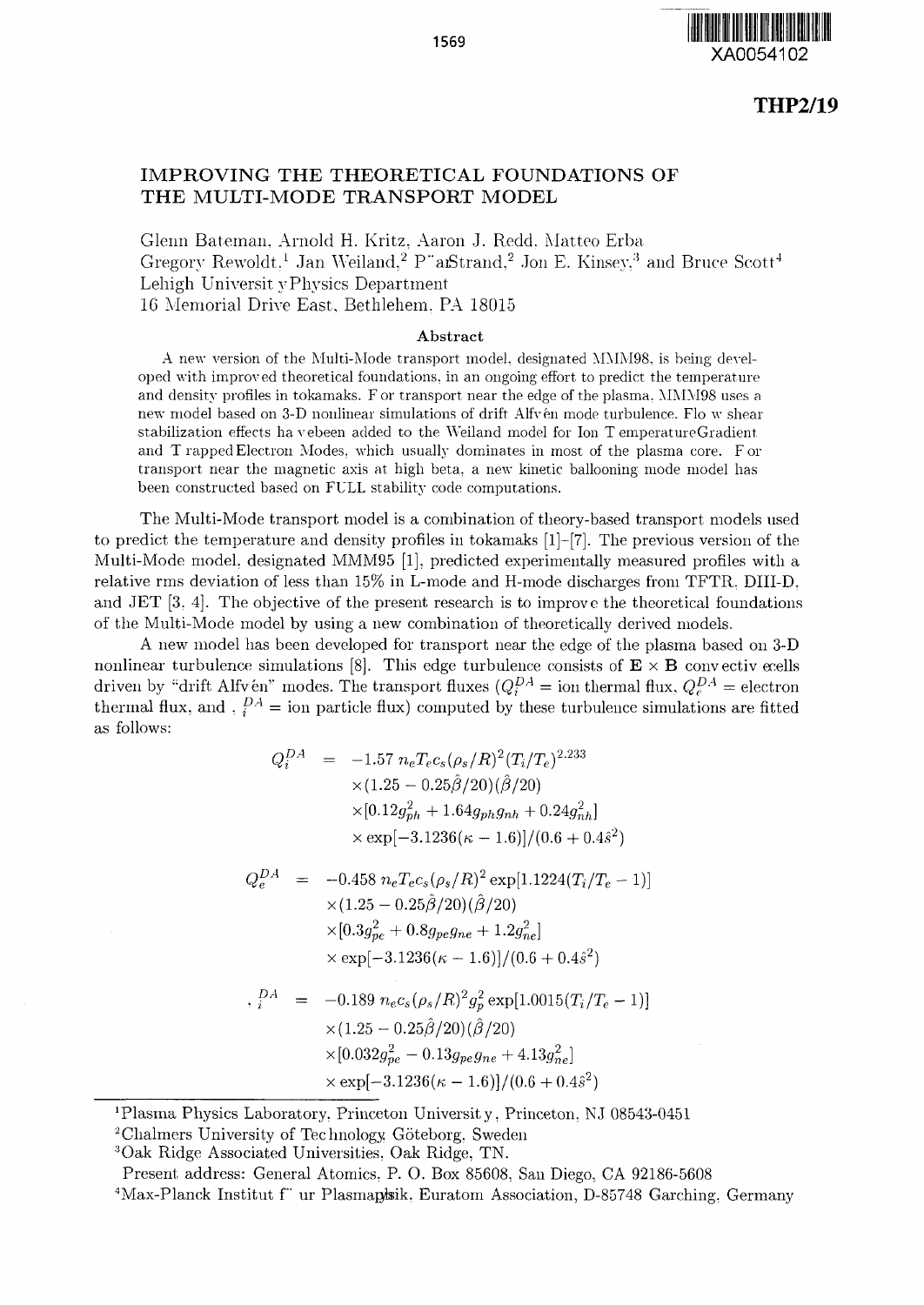





*Fig. 1. Dots show the effective ion thermal diffusivity given by the fitting formula Eq. 1 compared with FULL code compuations. The line is a guide representing a perfect fit.*

*Fig. 2. Ion thermal diffusivity as a function of local beta given by the fitting formula Eq. 1 (solid line) and by FULL code computations (open circles and crosses).*

where  $c_s = \sqrt{T_e/M_i}$ ,  $\rho_s = \sqrt{T_e M_i}/(eB)$ ,  $R =$  major radius,  $g_p = -R(dp/dr)/p$ ,  $p = n_eT$ (correspondingly  $p_h = n_h T_h$  is the hydrogenic thermal pressure with hydrogenic density  $n_h$ and temperature  $T_h$  with normalized gradient  $g_{ph} = -R(dp_h/dr)/p_h$ , and  $p_e = n_eT_e$  is the electron pressure),  $\hat{\beta} = \beta_e q^2 g_{ne}^2$ ,  $\beta_e \equiv n_e T_e 2\mu_0/B^2$ ,  $q =$  safety factor,  $\kappa =$  local elongation, and  $\hat{s} \approx r \frac{dq}{dr}$  /q is the magnetic shear. From these expressions, it can be seen that the transport produced by this model decreases rapidly with plasma elongation. The strong scaling with pressure gradient to the fourth power and magnetic  $q^2$  results in more transport near the plasma edge than in the core. This model has gyro-Bohm scaling.

Flow shear stabilization has been implemented in the Weiland model for transport driven by drift waves which usually dominates in the core of the plasma [1]. These drift waves include Ion Temperature Gradient and Trapped Electron Modes. The flow shear rate [9] is subtracted from each of the eigenvalue growth rates computed in the Weiland model. The eigenfunctions are not affected by this change.

A new kinetic ballooning mode transport model has been developed from computations with the FULL code [10. 11] to describe transport near the magnetic axis, where the ITG mode is generally stable. These comprehensive linear stability calculations are fully electromagnetic in nature, and include effects from trapped and untrapped particles, finite banana-orbit width. Landau damping and finite Larmor radius. A transport model was constructed from FULL code stability computations covering the following range of parameters:  $0.094 \leq \beta \leq 0.177$ ,  $0.96 \le \kappa \le 1.70, -0.036 \le \delta \equiv$  triangularity  $\le 0.060, 3.7 \le (-R/p)(dp/dr) \le 4.46, 0.085 \le \epsilon \equiv$  $r/R \leq 0.119, \ 0.679 \leq q \leq 1.027, \ 0.355 \leq \hat{s} \leq 0.738, \ 0.75 \leq T_i/T_e \leq 1.5, \ 0.0 \leq n_s/n_e \leq 0.15,$ where  $n_s$  is the fast ion deuterium density, and  $0.0 \leq n_c/n_e \leq 0.06$ , where  $n_c$  is the carbon impurity density. This range of parameters is appropriate near the magnetic axis in tokamak discharges.

The resulting fitting function for the new kinetic ballooning mode model effective ion thermal diffusivity  $\chi_i^{\rm KB}$  is:

$$
\chi_i^{\text{KB}} \propto (c_s \rho_i^2/R)[-R(dp/dr)/p]^3(1-\hat{s})(q-0.61)^2 e^{(62.8)\beta}e^{-(30)\delta}e^{-(100)\epsilon}
$$
  
\n
$$
\times \max[e^{-9.5(\kappa-1.6)}, 1][0.848 - n_s/n_e]
$$
  
\n
$$
\times [(T_i/T_e - 0.753)^2 + 3.46] [(0.0516 - n_c/n_e)^2 + 0.0591]
$$
\n(1)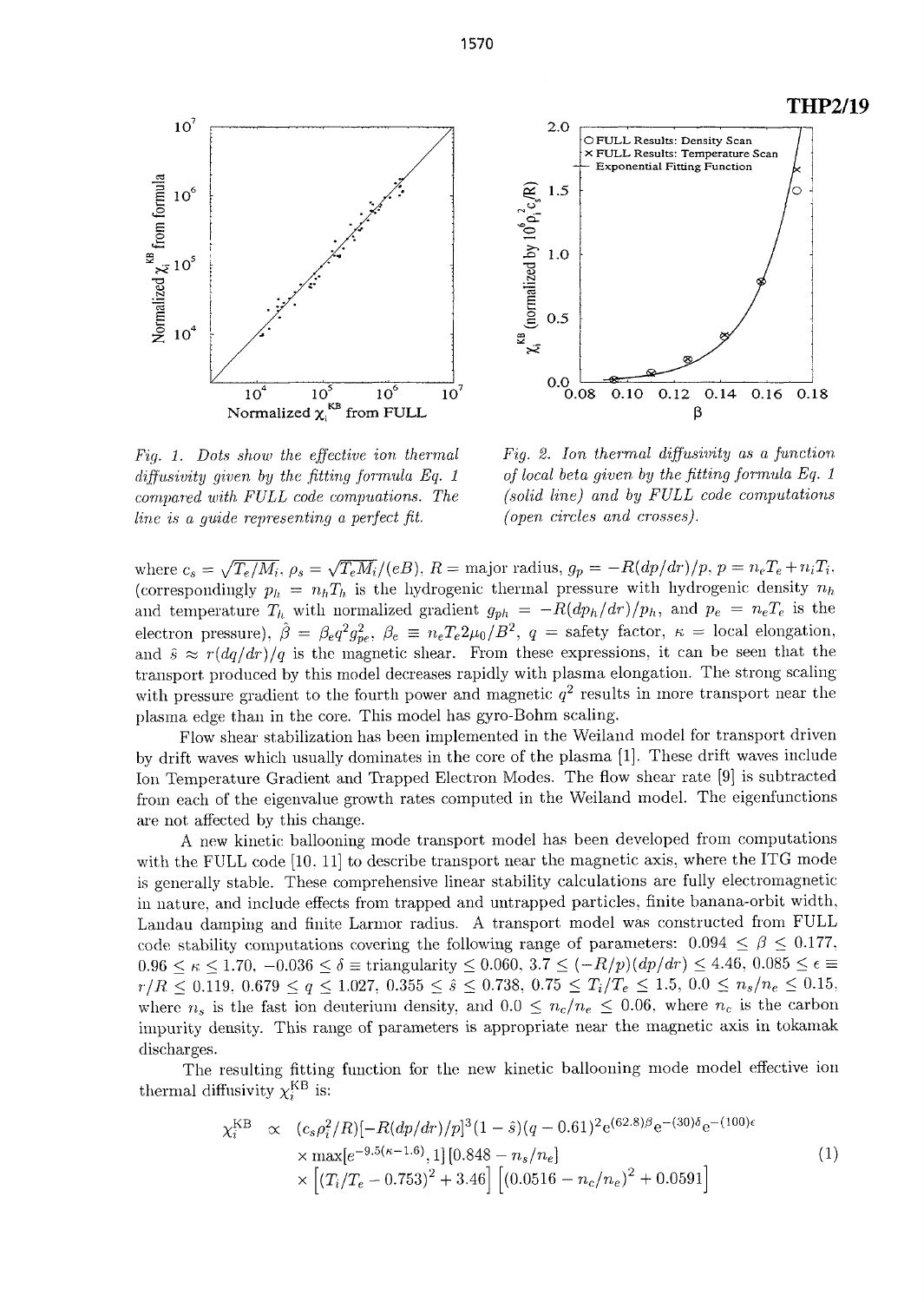The ratio between the electron and ion thermal diffusivities is:

$$
\chi_e^{\text{KB}}/\chi_i^{\text{KB}} = (1.43 \times 10^5) (1.45 - \kappa) (\beta - 0.090) (\epsilon - 0.111)
$$
  
× (q - 0.576) (\delta - 0.00775) (2.42 - n\_s/n\_e)  
× (17.7 + T\_i/T\_e) (0.299 - n\_c/n\_e) (2)

The ratio between the hydrogenic ion particle diffusivity and the ion thermal diffusivity is

$$
D_h^{\text{KB}}/\chi_i^{\text{KB}} = 2430 [0.134 - (\kappa - 1.1)^2] (0.153 - \epsilon) (q - 0.293)
$$
  
× ((min[ $\beta$ , 0.125] - 0.088)<sup>2</sup> + 0.00113)  
× (1.49 -  $n_s/n_e$ ) (4.48 -  $T_i/T_e$ ) (1.0 +  $n_c/n_e$ ) (3)

Finally, for carbon impurity transport:

$$
D_Z^{\rm KB} / \chi_i^{\rm KB} = (-0.60) (0.25 - n_c/n_e)
$$
 (4)

THP2/19

The dependences of the kinetic ballooning transport on the ten study parameters were assumed to be separable. The validity of this assumption was verified with multiple scans in the parameter space. When the diffusivities given by the fitting functions (Eqs. 1-4 above) were compared with the corresponding FULL code calculations, the average relative rms deviation was found to be 22%, with an offset of -3%. This comparison is shown in Fig. 1 for the ion thermal diffusivity.

The beta dependence of the kinetic ballooning mode is shown in Fig. 2. The circles and crosses show results from the FULL code scanning beta by changing density and temperature separately. The strong exponential beta dependence of Eq. 1 is shown by the solid curve. There appears to be no marginal stability point for this mode.

The effect of flow shear stabilization is shown in Fig. 3, which is a simulation of an "optimized shear" JET discharge 40847 before the H-mode phase. The lowest (dotted) curve shows the simulation results using the Multi-Mode model MMM95 and the other two curves (dashed and solid) results from the same model with one times and five times the the flow shear rate subtracted from the Weiland model growth rates. The dots are TRANSP analyzed experimental data.

In this simulation, the flow shear rate is given by

$$
\omega_{E \times B} = \frac{(RB_{\theta})^2}{B} \left(\frac{\partial}{\partial \psi}\right) \frac{E_r}{RB_{\theta}} \quad \text{where} \quad E_r = (Z_i e n_i)^{-1} \nabla P_i - v_{\theta_i} B_{\Phi} + v_{\Phi_i} B_{\theta}
$$

The poloidal magnetic field  $B_{\theta}$  and total magnetic field B are taken at the major radius R of the geometric center of each flux surface, and  $\psi$  is the steam function  $\psi_{pol}/2\pi$ . The pressure gradient and variables other than the velocity are computed self-consistently in this BALDUR transport simulation. The toroidal velocity is taken from experimental data and the poloidal velocity is neglected.

Fig. 4 shows a simulation using the new MMM98 model described in this paper (solid curves) compared with experimental data (dots and circles with error bars) for an L-mode TFTR discharge 50911 from one of the  $\rho_*$  scans. The drift Alfven and Weiland models are taken with coefficients equal to unity. The kinetic ballooning mode model is calibrated to provide a small amount of transport near the magnetic axis where ITG and other modes are stable.

In conclusion, a new Multi-Mode transport model MMM98 has been developed. Preliminary simulations have been carried out with this model.

## **Acknowledgments**

This work was supported by the U.S. Department of Energy, under Contract No. DE-FG02-92-ER-54141.